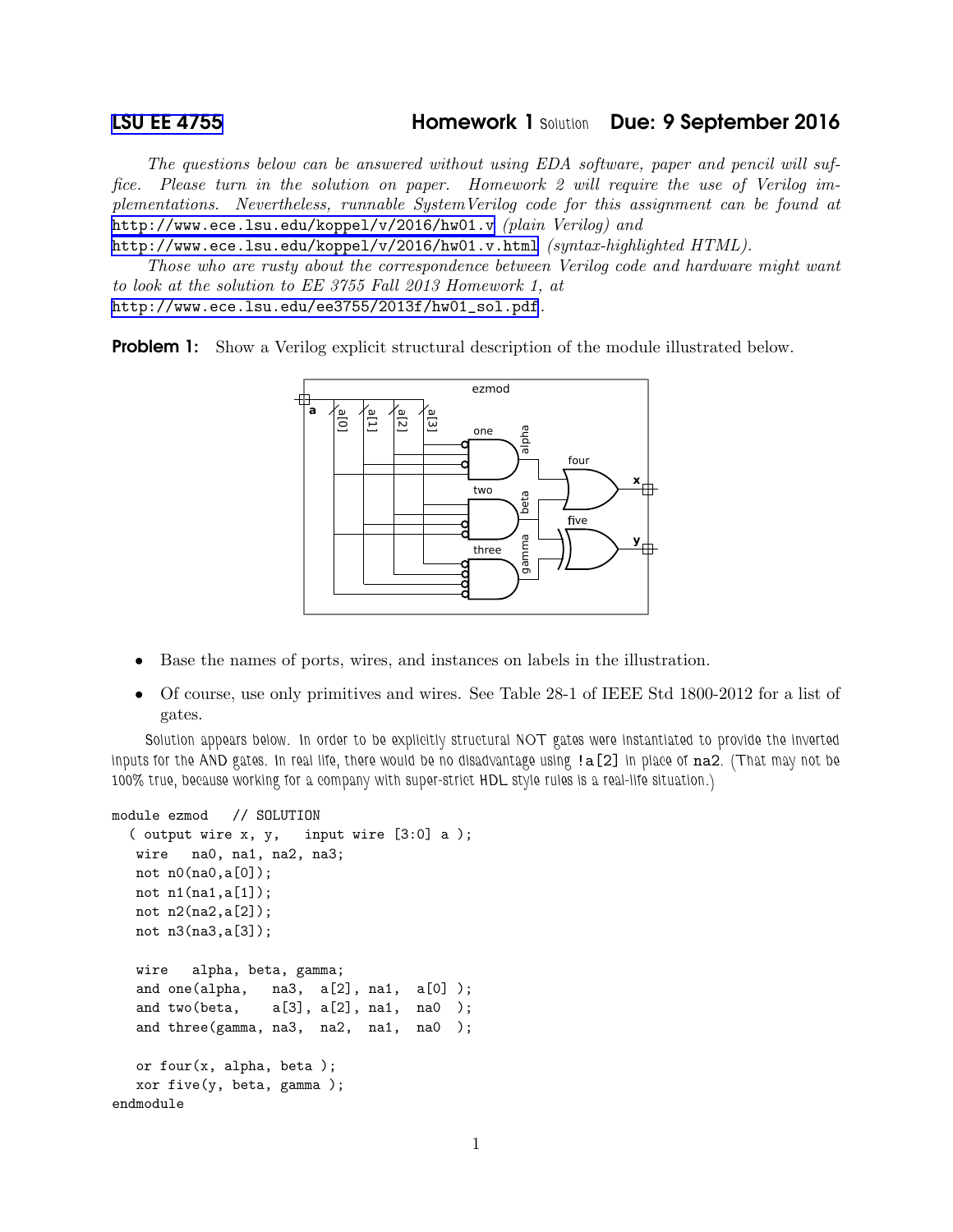**Problem 2:** Answer the following questions about Verilog primitives as defined in IEEE Std 1800-2012. (See Chapter 28.) Indicate the exact section number where the answer is found.

(a) The standard provides a not primitive and a nor primitive, among others. One can easily argue that a 1-input nor gate is the same as a not gate. Does the standard actually allow Verilog code to instantiate a 1-input nor gate?

Yes, see Section 28.4.

Grading Note: It is not correct to answer "table 28-1 because it is shown as an  $n$ -input gate", because the table does not explicitly state that  $n == 1$  is acceptable for a nor gate.

(b) Based on the standard, is there anything that can be done with a not primitive that can't be done with a 1-input nor primitive? (Don't try to answer this too deeply, just show an instantiation.)

Yes, a not primitive can have more than one output. The outputs all have the same value under unstressed circumstances. Multiple-output not gates will not be used for designs in this class.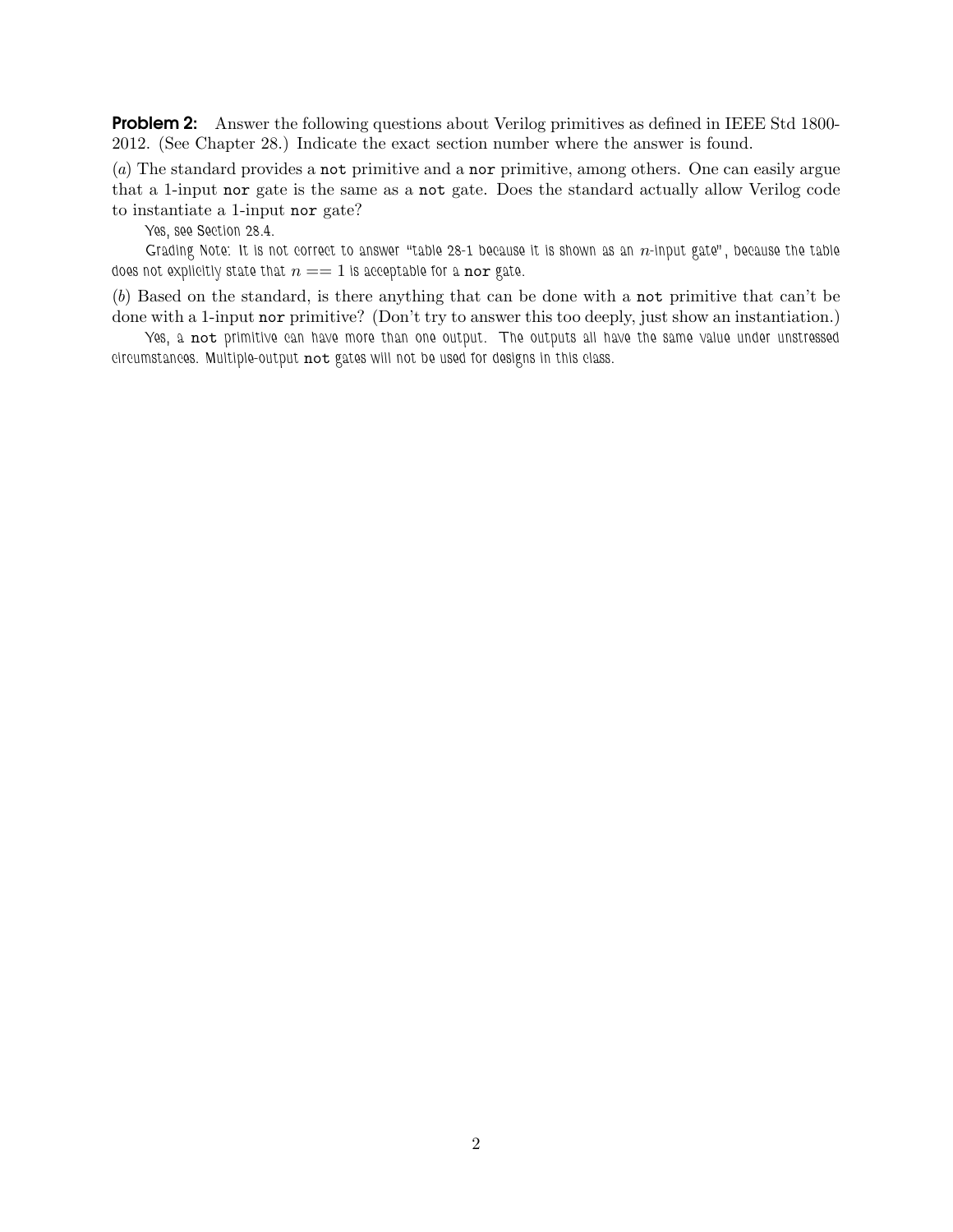**Problem 3:** Output match of module is 1133, shown below, is 1 iff its input d (digits) is 1133 in BCD (which has the same representation as 1133 16). The module instantiates BCD digit detection modules is\_1 and is\_3.

```
module is_1( output wire match, input wire [3:0] d );
  wire z321;
  nor o0(z321,d[3],d[2],d[1]);
   and a1(match,z321,d[0]);
endmodule
module is_3( output wire match, input wire [3:0] d );
  wire z32;
  nor o0(z32,d[3],d[2]);
  and a1(match,z32,d[1],d[0]);
endmodule
module is_1133( output wire match, input wire [15:0] d );
  uwire m1, m2, m3, m4;
  and a1(match, m1, m2, m3, m4);
  is_1 i0(m1, d[15:12]);
   is_1 i1(m2, d[11:8]);
   is_3 i2(m3, d[7:4]);
   is_3 i3(m4, d[3:0]);
endmodule
                               d
                                             o0
                                                  is_1
                                                   i0
                                  15:12
```
(a) Draw a diagram of  $is_1133$ based on the explicit structural description above. Show the insides of the is\_1 and is\_3 modules. Label the diagram using the same wire and instance names used in the Verilog descriptions.

Solution appears to the right.

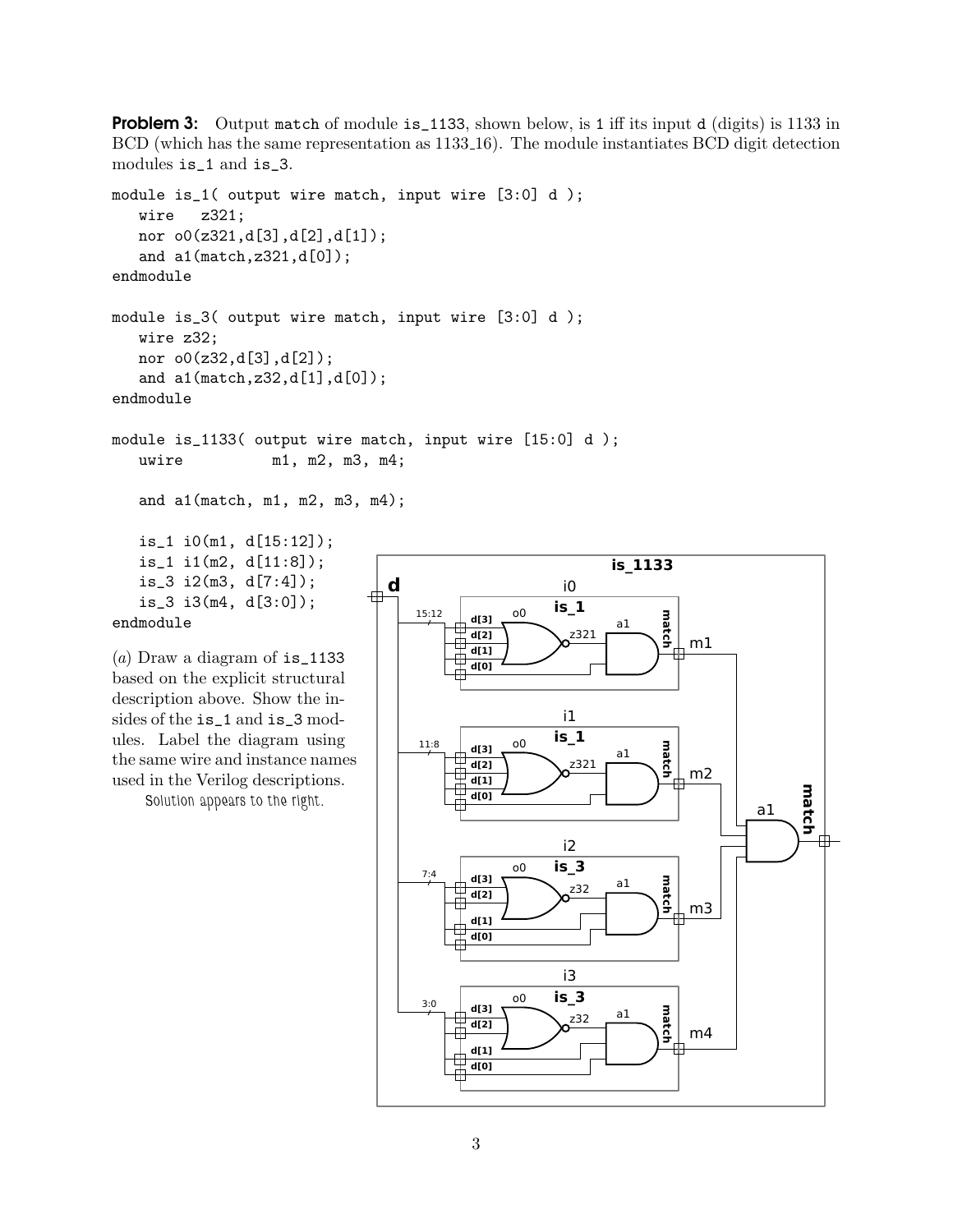(a) Design a module is\_1133\_is that does the same thing as is\_1133, but that uses implicit structural code. The correct solution requires adding only one short line to the shell shown below. Don't forget that the value in **d** is in BCD. Note: The word short was added after the original assignment.

Solution appears below. The comparison operator checks for the correct value. We need to compare d to the BCD representation of 1133. Verilog does not have literal format just for BCD, as it does for binary, octal, decimal, and hexadecimal. But it doesn't need one because the BCD representation of 1133 is the same as the binary representation of 1133 16, which in Verilog is 16′h1133. That means that the is 1333 module (either version) has an output that's one iff the input is the BCD representation of 1333 or the unsigned binary representation of 4403 (because  $4403.10 =$ 1133 16).

```
// SOLUTION
module is_1133_is( output wire match, input wire [15:0] d );
  assign match = d == 16'h1133;endmodule
```